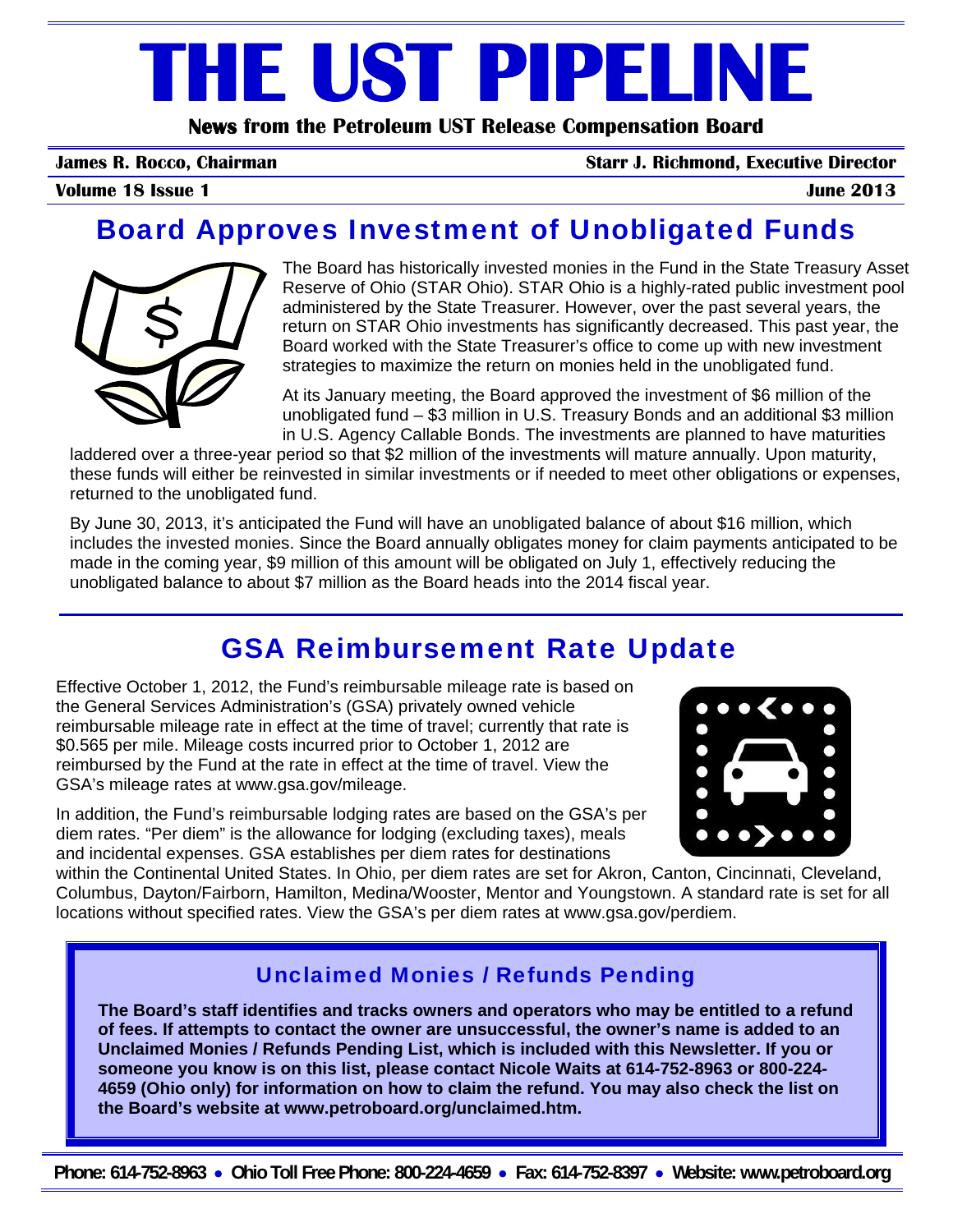# **Long-time Board Employee Retires**



Ellen Mitton retired effective December 28, 2012 after serving the Board for 12 vears.

As the Administrative Coordinator, Ellen had been an integral part of the Board's staff. She served as the Board's secretary by preparing and distributing all documents for meetings, scheduling committee meetings and sending public notices. Ellen also acted as

the Board's officer for all matters related to ethics. public records, and employee benefits.

Ellen began her state service just three months after her high school graduation at the then-Department of Liquor Control. She spent the next 19 years "climbing the administrative ladder" at the Departments of Education, Transportation,

Highway Safety, and Development, the Ohio Senate, and the Office of the Lieutenant Governor. Eventually, Ellen went to the private sector, where she spent the next 10 years, eventually venturing to Tampa. Florida. She returned to Ohio in January 2000, and was assigned to the Board by a temporary services agency and, in April 2000, was hired as a permanent employee.

About her co-workers, Ellen said, "The fact that I have been with the Board for 12 years, I believe, speaks volumes for the class of professionals I have had the pleasure of working with. The memories and friendships made while here will keep me smiling for years! It also has been an honor to work with the appointed members of the Board and certainly a learning experience for me to have participated in 60 Board meetings."

In her retirement, Ellen plans to relax and read to her heart's content and to travel only as far as the library. She hopes to work on small projects around the house and spend time with her grandchildren, Emily and Andrew. The Board and its staff wish Ellen a long and happy retirement!

# **Board Welcomes Two New Employees**

Britanya Poe joined the Board's staff as the Office Assistant. In this role, she is responsible for greeting visitors, fielding incoming phone calls and managing the incoming and outgoing mail. Prior to coming to the Board, Britanya worked for six years in the Lima City Schools' Special Education Department. She has also worked as a YMCA Group Fitness Instructor. Britanya received a Bachelor of Arts in English with an emphasis on Creative Writing from the University of Toledo and studied Special Education at Bowling Green State University.

Shalonda Lee joined the Board's staff in April as the Coverage Analyst. In this role, she is responsible for reviewing the Applications for Certificate of Coverage, recommending the issuance and denial of Certificates, and responding to owners' and operators' questions regarding coverage with the Fund. Prior to coming to the Board, Shalonda worked for Bureau Veritas Laboratories as a Quality Assurance Program Manager, where she managed consumer products quality and compliance testing. Shalonda graduated from Ohio State University with a Bachelor's of Science in Biology.

#### **COC Applications/Annual Fee Statements Mailed**

Annual Fee Assessment Statements were recently mailed to all tank owners listed in the Board's database. The completed fee statement and annual per-tank fees, which have remained at \$600 per tank for coverage at the standard \$55,000 deductible and \$800 per tank for coverage at the \$11,000 reduced deductible, are due by July 1, 2013.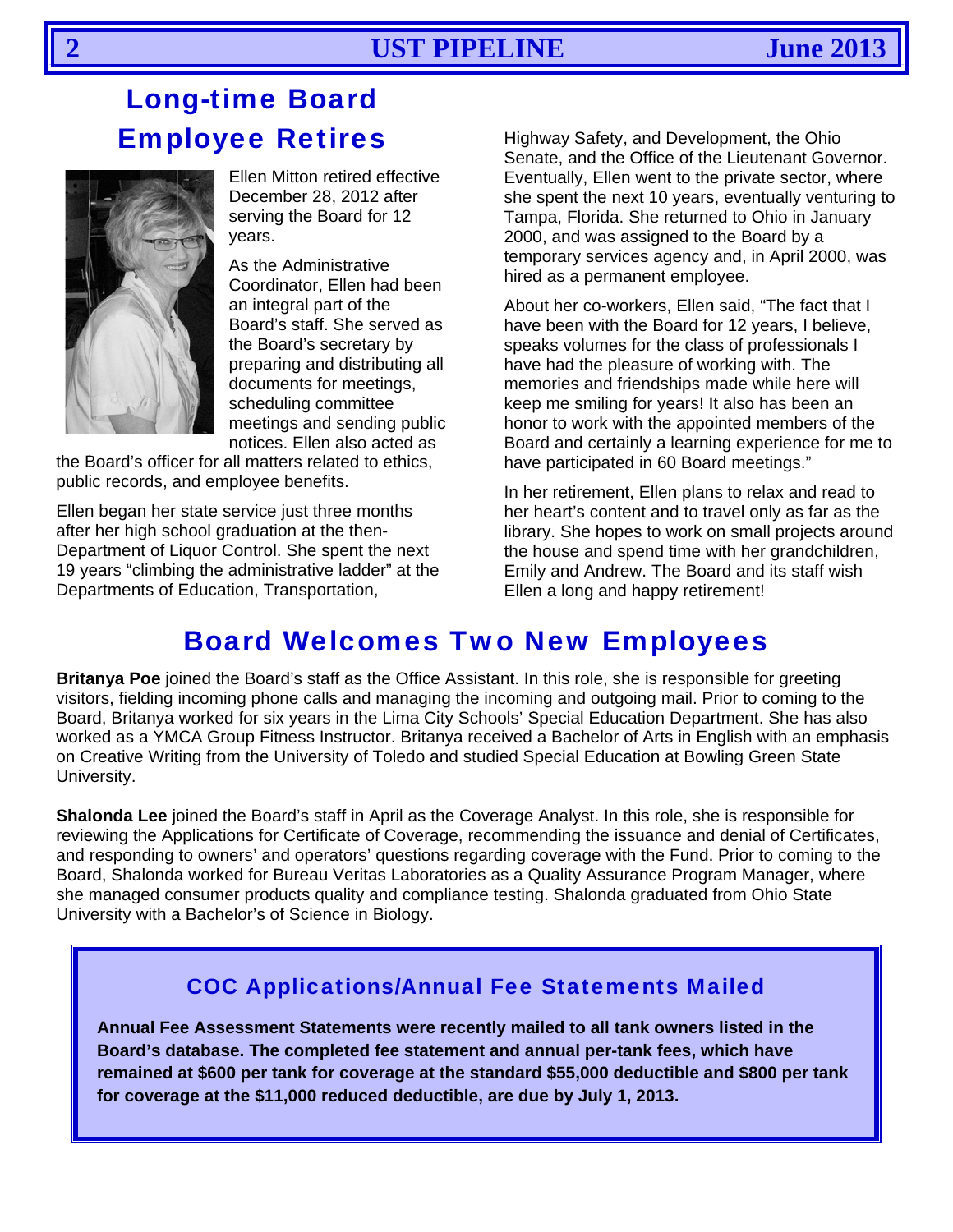# BUSTR Out-of-Service Rule Update

The Bureau of Underground Storage Tanks Regulations' (BUSTR) 2012 rule changes included updates to Ohio Administrative Code 1301:7-9-12, also known as the Closure Rule, which establishes the requirements for underground storage tank (UST) systems that contain or have contained a regulated substance and that are out of service; have been closed in place or permanently removed; or have undergone a change in service or specific modifications of the system and related components.

One of the most notable changes to the Closure Rule is that a closure assessment is no longer required for tanks out of service for more than 12 months with an approved BUSTR permit extending the out-of-service period. In addition, a closure assessment is not required for tanks out of service for longer than the approved out-of-service period beyond 12 months with a BUSTR-approved variance. Be aware that BUSTR reviews each variance request on a case-by-case basis.

BUSTR's rules include three categories for out-of-service tanks: out of service for 90 days or less, out of service for more than 90 days and out of service for more than 12 months.

#### **Out of Service for 90 Days or Less**

When an operating tank system is taken out of service for 90 days or less, it is considered to be temporarily out of service. The fill line, gauge opening, and dispensing unit must be secured against tampering. Vent lines must remain open and functioning. BUSTR regulations, including the release detection requirements, continue to apply during the temporarily out-of-service period. Neither a closure assessment nor a permit is required for taking an UST system temporarily out of service for 90 days or less.

#### **Out of Service for More Than 90 Days**

If the tank system is out of service for more than 90 days, the tank system must be maintained by emptying all contents; leaving all vent lines open and functioning; capping and securing all lines, pumps, man-ways, and ancillary equipment; and obtaining an out-of-service permit and an inspection of the out-of-service tank system from the State Fire Marshal or a Certified Fire Safety Inspector with delegated authority.

Prior to the expiration of an out-of-service permit, a renewal of the permit may be requested by submitting a new permit application to the local fire agency with delegated authority or the State Fire Marshal. Neither a certified tank installer nor a certified inspector is required for the renewal of an out-of-service permit.

#### **Out of Service for More Than 12 Months**

If the tank system has been out of service for more than 12 months or more than the time period approved in the out-of-service permit or renewal permit, *one* of the following activities must be conducted:

- The tank system may be permanently removed, undergo a change in service, or be closed in place within 30 days of the permit's expiration date;
- An out-of-service renewal permit application may be submitted to BUSTR or the local delegated authority for approval. Note that the out-of-service renewal permit application will not automatically be approved. Instead the application will be reviewed and approved based on several factors, including, but not limited to, the reason an extension is being requested, the history of compliance with BUSTR's UST release prevention rules, input from local authorities and whether the site is within a sensitive area or drinking water source protection area; or
- The system may be placed back into service within 30 days of the permit's expiration date provided certain requirements, such as cathodic protection and passing tightness tests, are met.

As long as a petroleum storage tank remains underground, financial responsibility must be demonstrated by submitting the annual per-tank fees to the Board and maintaining a mechanism for the deductible amount of coverage with the Fund. Consequently, if the tank will not be placed back into service, it is to the responsible person's benefit to have it removed.

For more information about tank closures, contact BUSTR at 614-752-7938 or review BUSTR's 2012 Technical Guidance Manual at www.com.ohio.gov/fire/docs/fire\_BUSTR\_2012\_TGM.pdf.